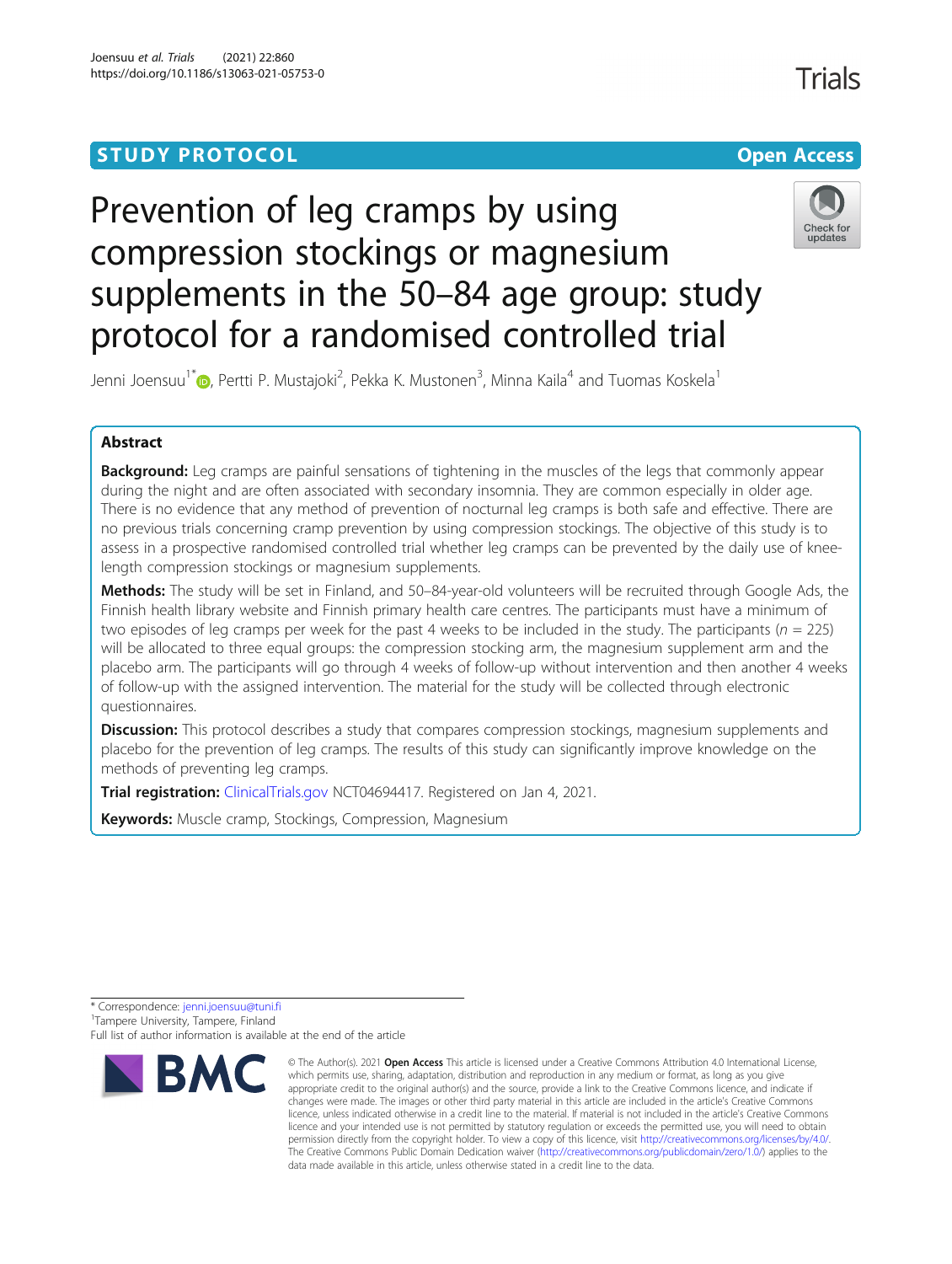#### Administrative information

Note: the numbers in curly brackets in this protocol refer to SPIRIT checklist item numbers. The order of the items has been modified to group similar items (see [http://www.equator-network.org/reporting-guidelines/](http://www.equator-network.org/reporting-guidelines/spirit-2013-statement-defining-standard-protocol-items-for-clinical-trials/) [spirit-2013-statement-defining-standard-protocol-items](http://www.equator-network.org/reporting-guidelines/spirit-2013-statement-defining-standard-protocol-items-for-clinical-trials/)[for-clinical-trials/](http://www.equator-network.org/reporting-guidelines/spirit-2013-statement-defining-standard-protocol-items-for-clinical-trials/)).

| Title $\{1\}$                                              | Prevention of leg cramps by using<br>compression stockings or<br>magnesium supplements in the 50-<br>84 age group: study protocol for a<br>randomised controlled trial                                                                                                                                |  |  |  |  |
|------------------------------------------------------------|-------------------------------------------------------------------------------------------------------------------------------------------------------------------------------------------------------------------------------------------------------------------------------------------------------|--|--|--|--|
| Trial registration {2a}                                    | ClinicalTrials.gov NCT04694417.<br>Registered on Jan 4, 2021.                                                                                                                                                                                                                                         |  |  |  |  |
| Protocol version {3}                                       | 12102021, version 2.0                                                                                                                                                                                                                                                                                 |  |  |  |  |
| Funding {4}                                                | This study is funded by Lydia and Karl<br>G. Lindberg's Duodecim foundation.                                                                                                                                                                                                                          |  |  |  |  |
| Author details {5a}                                        | Jenni Joensuu: Tampere University,<br>Finland<br>Pertti P. Mustajoki: University Central<br>Hospital of Helsinki, Finland<br>Pekka K. Mustonen: The Finnish<br>Medical Society Duodecim, Finland<br>Minna Kaila: University of Helsinki,<br>Finland<br>Tuomas Koskela: Tampere University,<br>Finland |  |  |  |  |
| Name and contact information<br>for the trial sponsor {5b} | Lydia and Karl G. Lindberg's Duodecim<br>foundation<br>PL 713, 00101 HELSINKI, FINLAND                                                                                                                                                                                                                |  |  |  |  |
| Role of sponsor {5c}                                       | The funder of this study has no role in<br>the study design, the writing of the<br>report or the decision to submit the<br>report for publication.                                                                                                                                                    |  |  |  |  |

## Introduction

#### Background and rationale {6a}

Leg cramps are sudden, painful episodes of involuntary tightening sensations that appear usually in the calf, thigh or foot muscles. The cramp lasts for an average of 9 min and can be relieved by powerful stretching of the affected muscle [[1\]](#page-8-0). The symptom appears commonly during the night [\[1](#page-8-0)–[3](#page-8-0)] and is often associated with secondary insomnia [\[1](#page-8-0)]. Some 30–50% of elderly outpatient clinic patients suffer from leg cramps, and less than half of them seek medical help because of these cramps [[2,](#page-8-0) [3](#page-8-0)]. The incidence increases with age [\[3\]](#page-8-0).

The exact aetiology is unclear. High-intensity exercises, nerve dysfunction and metabolic causes have been associated with nocturnal leg cramps [[1](#page-8-0)]. Several medications and medical conditions have also been associated with muscle cramps [[4\]](#page-8-0). Most cases are idiopathic [[1\]](#page-8-0).

Safe and effective treatments for nocturnal leg cramps have not been found [[1\]](#page-8-0). Passive stretching, massage and mild exercises before going to bed are often used, but the evidence for their effectiveness is limited [\[1](#page-8-0), [5](#page-8-0)].

Quinine has a modest effect on nocturnal leg cramps, but it is no longer in use because of drug interactions and serious adverse effects [\[6](#page-8-0), [7\]](#page-8-0). The evidence for using magnesium to prevent nocturnal leg cramps has been contradictory [\[8](#page-8-0), [9](#page-8-0)]. In a recently updated Cochrane systematic review, it was concluded that it is unlikely that magnesium supplementation provides cramp prophylaxis for older adults. However, there are no high-quality studies concerning exercise-associated muscle cramps or disease-state-associated muscle cramps [[10\]](#page-8-0). Many other medications have also been suggested, such as carisoprodol, diltiazem, gabapentin, orphenadrine, verapamil and vitamin  $B_{12}$ , but the evidence for their effectiveness is limited [[1\]](#page-8-0).

An article concerning cramps in the Finnish health library website for the general public [\[11](#page-8-0)] has yielded around 25 feedbacks from the readers, most of which highlight experience that using knee-length compression stockings could help to prevent nocturnal leg cramps. Compression stockings are not a standard of care currently, and there are no previous trials investigating the effectiveness of compression stockings for leg cramp prevention. There are no evidence-based guidelines on the treatment of leg cramps, but magnesium supplements are commonly used for this purpose. The main aim of this study is to assess the efficacy of knee-length compression stockings compared to magnesium supplements in a randomised controlled trial.

## Objectives {7}

The main outcomes are as follows:

- 1. The frequency of manifestation of the cramps.
- 2. The intensity of the cramps.
- 3. The quantity of nocturnal awakening because of the cramps.

## Trial design {8}

The study will be carried out as a randomised controlled trial. The participants will be randomised into three parallel treatment arms: compression stocking group, magnesium supplement group and placebo group. The groups will be of equal size. The participants will be blinded in the tablet arms. The framework is a superiority study between the three arms.

The participants will be recruited online via advertisements on Google and the national health library's article on cramps. The outcomes of the study will be obtained using consecutive electronic questionnaires. The main outcome measures will be based on the participants' record-keeping (collection of data on both symptoms and intervention adherence).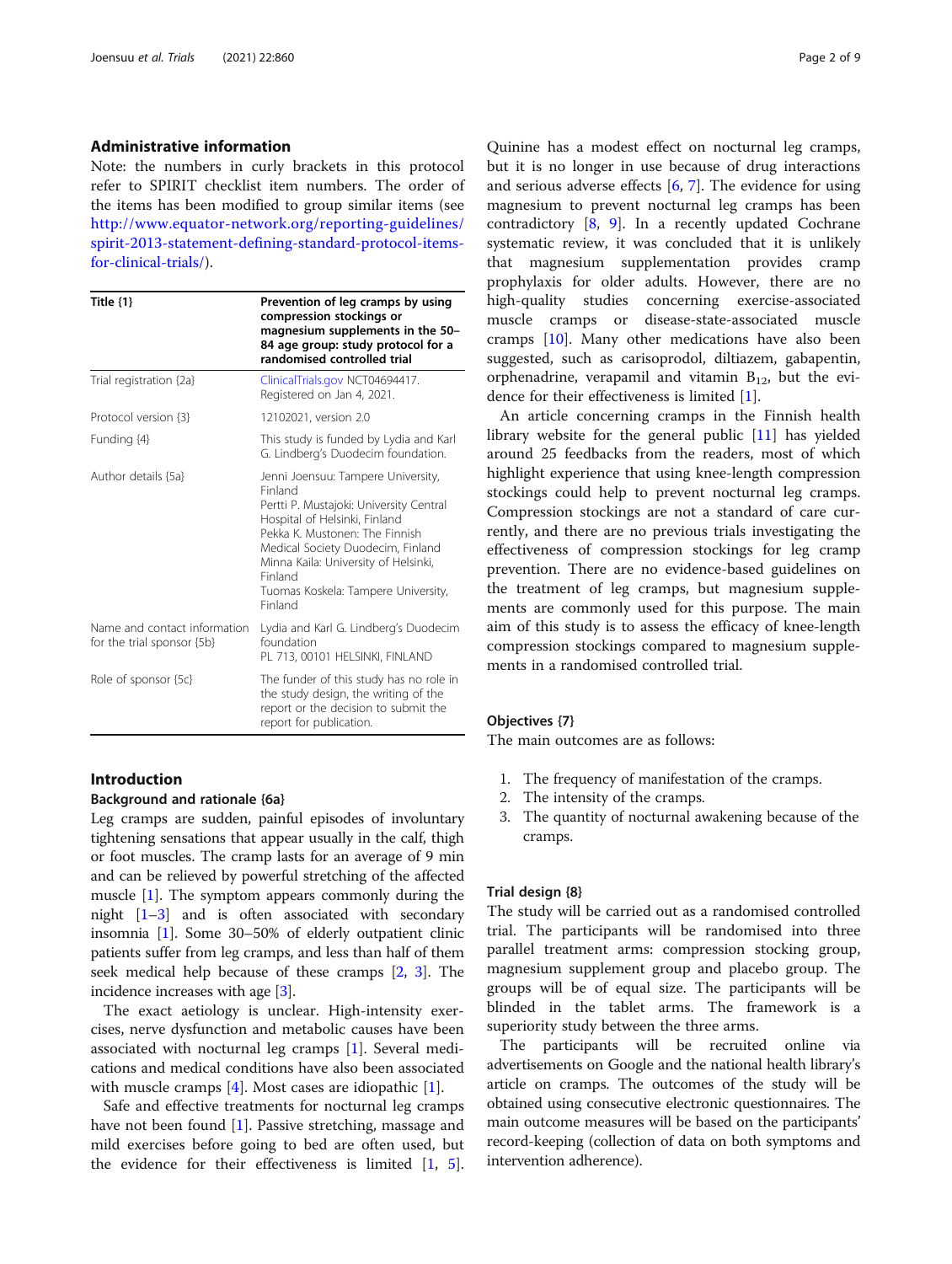## Methods: participants, interventions and outcomes

## Study setting {9}

The study will be set in Finland and include voluntary participants, who will be recruited and followed online.

#### Eligibility criteria {10}

Baseline information will be collected with an electronic questionnaire e-mailed to self-identified possible study subjects who have filled out an electronic contact information form. Based on the questionnaire, the researchers will decide whether the participants are suitable to participate in the study and the unsuitable individuals will be excluded at this stage. The subjects must have a functioning Internet connection and e-mail in active use to be able to participate.

## Inclusion criteria

- 1. Minimum of 2 leg cramps per week in the past 4 weeks.
- 2. Age from 50 to 84 years.

A minimum of 2 leg cramps per week is thought to be sufficient for the response to treatment to be seen with this trial setting. Higher demand of symptoms could significantly complicate study recruitment. The age range of 50–84 is derived based on the perception that in younger people the aetiology of cramps is often different.

## Exclusion criteria

- Peripheral artery disease (confirmed or suspected).
- Peripheral artery bypass surgery.
- Grave peripheral neuropathy or any sensory disorder.
- Allergy to the material of the compression stockings.
- Grave renal failure (GFR under 30 ml/min).
- The use of a magnesium carbonate product (e.g. Rennie® or Berocca®).
- Cardiac failure with pulmonary oedema or massive lower limb swelling.
- Lower limb soft tissue problems, including skin transplant, thinned skin, varicose ulcer, necrosis and any infection.
- Lower limb deformity or atypical shape or size that could prevent the usage of compression stockings.
- Continuous usage of compression stockings for any other reason than leg cramps.

### Who will take informed consent? {26a}

Participants included based on the criteria mentioned above will receive an e-mail, which contains information

about the study protocol and the date when they are supposed to start observing their leg cramps daily. A consent form will be sent by post, along with a request to sign and return it to the principal investigator. Excluded individuals will also be informed by e-mail.

Additional consent provisions for the collection and use of participant data and biological specimens {26b} Not applicable.

#### Pilot study

A pilot study was carried out from March 23 to August 9, 2020, with 12 participants. It showed that recruitment was slower than expected, this being the most important challenge of the protocol. Communication with the participants was fluent and engagement in the trial was very good—only one of the participants dropped out of the study. No significant side effects were observed. Minor amendments were made in the questionnaires after the pilot study based on feedback from the participants. Of the 12 participants, 11 would recommend participating in the study to a friend.

## Interventions

#### Explanation for the choice of comparators {6b}

The comparators were chosen based on the popularity of magnesium supplements that are extensively marketed for cramp prevention, patient-reported experiences of compression stockings described above, and previous evidence (or lack of evidence). The placebo arm will act as a control group for the magnesium arm.

## Intervention description {11a} Compression stockings

Compression stockings are mainly used for the prevention and reduction of lower limb oedema or venous thrombosis. There are three compression classes used in health care  $[12]$  $[12]$ . The compression stocking arm of the study will receive CE-marked stockings within the compression class 1 (20 mmHg or less compression). The correct size for the compression stockings will be defined by the reported circumference of the participant's ankle and calf. If a participant measures the size incorrectly, a new pair of compression stockings will be sent to them in a different size based on their feedback. The participants will be given instructions to put the stockings on immediately after getting out of bed in the morning and to take them off before going to bed in the evening for the last 4 weeks of the study. Stockings within the mild compression class have no harmful effects on individuals when the exclusion criteria are con-sidered and the size is configured appropriately [\[12](#page-8-0)]. The participants will be instructed to communicate with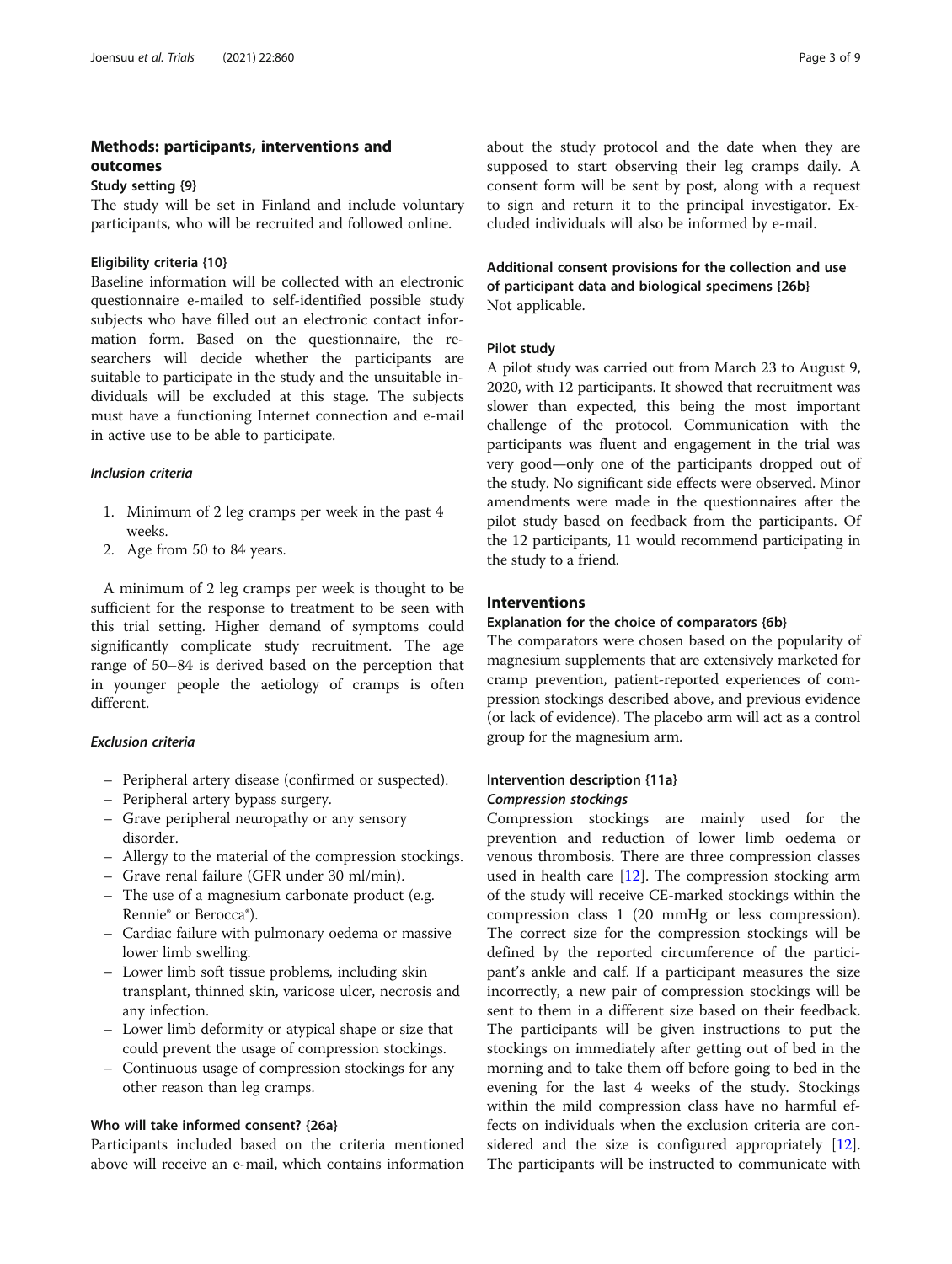a dedicated research assistant via e-mail or phone in case of any problems or questions.

#### Magnesium

Magnesium is a mineral substance which regulates many biochemical reactions in the body, for example protein synthesis and the function of the muscles and nerves. It has a significant role in controlling blood sugar, blood pressure, energy generation and the formation of the bones. The recommended dietary allowance for magnesium is 420 mg for males and 320 mg for females over 50 years old. Dark green vegetables, leguminous plants, nuts, seeds and whole grains are good sources of magnesium [[13,](#page-8-0) [14](#page-8-0)].

In the average Finnish diet, the recommendation is usually exceeded, and excessive amounts of magnesium in the body are extremely rare [\[15](#page-8-0)]. The magnesium arm of the study will take oral tablets containing 630 mg of magnesium hydroxide daily for the last 4 weeks of the study, which is equivalent to 250 mg of pure magnesium per day. The magnesium tablets for this study were manufactured and analysed by the Pharmia pharmaceutical company in Finland.

Magnesium does not accumulate excessively in the body through diet or oral supplements except in situations of renal failure, metabolic acidosis or advanced old age. Magnesium hydroxide tablets should not have any harmful effects on individuals when the excluding criteria are considered. The most common side effect of oral magnesium hydroxide is osmotic diarrhoea (1–2% of patients) or other irritation of the gastrointestinal tract [[13,](#page-8-0) [14\]](#page-8-0).

#### Placebo

The placebo tablets will consist of microcrystalline cellulose, magnesium stearate (anti-caking agent) and silicon dioxide. The placebo tablets were manufactured and analysed by the Pharmia pharmaceutical company in Finland. The placebo arm will receive placebo tablets to be taken daily for the last 4 weeks of the study. The participants will not know whether they are randomised into the magnesium arm or the placebo arm. The packaging and the appearance of the placebo and magnesium tablets are identical.

## Criteria for discontinuing or modifying allocated interventions {11b}

The allocated intervention can be discontinued at any stage of the study in response to harm or the participant's request. Possible harms are, for example, an allergy to the material of compression stockings, allergy to an ingredient of either magnesium or placebo tablets, magnesium-induced diarrhoea or inability to find suitable compression stockings. Participants can drop out of

the study at any time for any reason without consequences. Any harms reported to the research assistant will be recorded. Allocated interventions cannot be modified.

#### Strategies to improve adherence to interventions {11c}

Our strategy to improve adherence during the 8 weeks of follow-up is to keep in active contact with the participants via a dedicated research assistant. The participants will receive an e-mail from the research assistant including a link to the weekly questionnaire once a week during the study. In case the questionnaire is not returned, the research assistant will contact the participant by email and further by phone, when necessary.

## Relevant concomitant care permitted or prohibited during the trial {11d}

The use of any magnesium products or compression stockings other than those used as the interventions of the study is prohibited during the trial. Any other medications and supplements in use will be recorded and should be continued regardless of the study.

#### Provisions for post-trial care {30}

Tampere University has continuous patient indemnity insurance that covers all its medical trials. If a participant experiences any harm related to this study, the indemnity is claimed from that insurance. It covers health care treatment injuries specified in the Finnish patient injury law. The Finnish Patient Insurance Centre is responsible for handling claims.

## Outcomes {12} Primary outcome

1. The change in the quantity of leg cramps from the 4-week follow-up period (prior to intervention) to the 4-week intervention period.

The change in the quantity of leg cramps will be assessed based on the participants' responses to the electronic questionnaires. The quantity of cramps will be recorded using a weekly online survey during the 4 weeks before intervention and during the 4-week intervention period. The difference between the number of cramps from the 4-week period prior to the intervention to the intervention period will be calculated.

## Secondary outcomes

1. The change in intensity of leg cramps from the 4 week follow-up period (prior to intervention) to the 4-week intervention period.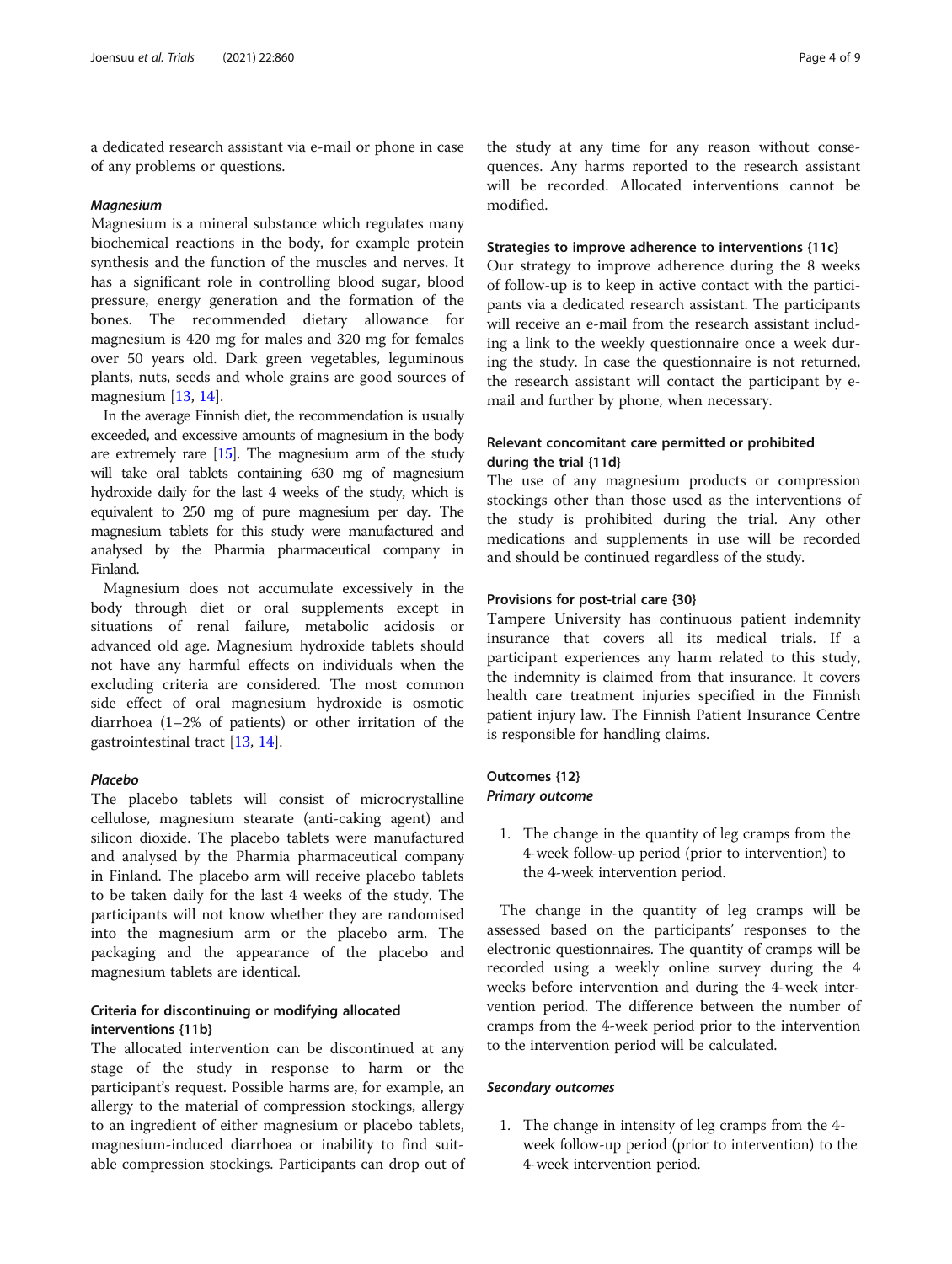The possible change in the intensity of leg cramps on a visual analogue scale from 1 to 10 will be assessed based on the participants' responses to the electronic questionnaires. The intensity of cramps will be recorded using a weekly online survey during the 4 weeks before intervention and during the 4-week intervention period. The possible change in the intensity of cramps from the 4-week period prior to the intervention to the intervention period will be assessed.

2. The change in the quantity of nocturnal awakening due to the cramps from the 4-week follow-up period (prior to intervention) to the 4-week intervention period

The change in the quantity of nocturnal awakenings due to the cramps will be assessed based on the participants' responses to the electronic questionnaires. The participants will record this data at the end of each week and are also instructed to keep their own cramp diary. The quantity of nocturnal awakening due to the cramps will be recorded using a weekly online survey during the 4 weeks before intervention and during the 4-week intervention period. The change in the number of nocturnal awakenings due to the cramps from the 4 week period prior to the intervention to the intervention period will be calculated.

#### Participant timeline {13}

## Sample size {14}

The projected number of participants is based on sample size calculations, in which a power of 80% and significance level of 0.05 will show a difference between the intervention groups in the reduction of the quantity of leg cramps when variance analysis is used in statistical testing. The calculations for the minimum sample size are based on three of Cohen's (1988) suggested effect sizes for f variance analysis. When the effect size of 0.25 and a drop-out rate of 30% are used, the number of applicable participants should be a minimum of 225 persons.

#### Recruitment {15}

The participants will be recruited to the study by using Google advertisements and the Finnish health library's website article on cramps [\[11\]](#page-8-0). The participants will also be recruited from Finnish primary health care centres. Additional information will be sent via e-mail to those interested and providing contact information. The additional information will include information on the study (including study protocol, possible advantages and downsides, informed consent) and a link to an electronic baseline questionnaire. A consent form will be sent by

post along with a request to sign and return it to the principal investigator.

## Assignment of interventions: allocation Sequence generation {16a}

After completing the baseline evaluation, eligible participants will be allocated to the compression stocking group, the magnesium group or the placebo group in a 1:1:1 ratio by an independent investigator using a computerised random number generator. The allocation will be stratified concerning age. To prevent selection bias, the research assistant who takes care of posting the interventions will be the only person to know each participant's group assignment prior to treatment. The randomisation has strict limits regarding authority; no one can check the files except the principal investigator.

#### Concealment mechanism {16b}

The allocation will be made by an independent investigator who provides the random sequence and group assignment to the research assistant, who will be the only person to have the information. The recruiters assessing a study subject's eligibility based on the baseline questionnaire will not be aware of the study group to which the next participant will be assigned to, so the recruiter's decision to enrol a participant is not influenced by any knowledge of the group. The participants are unaware of the group in which they will be allocated when they join the trial, so the decision to provide informed consent is not influenced by the knowledge of the group to which they will be allocated. During the follow-up period prior to the intervention, the intervention allocation of the study participants will be informed to the research assistant who takes care of posting the intervention.

## Implementation {16c}

Participants will be enrolled by the research assistant and research teams who will assess a study subject's eligibility based on the baseline questionnaire. The independent investigator will generate a randomisation sequence with a computerised random number generator and the block size of 3. The randomisation sequence and group assignment are then provided to the research assistant.

## Assignment of interventions: blinding Who will be blinded {17a}

The participants assigned to the two tablet groups will be blinded to the intervention. The magnesium and placebo tablets that are used in the trial will be identical in terms of packaging and appearance. The compression stocking group cannot be blinded, but the participants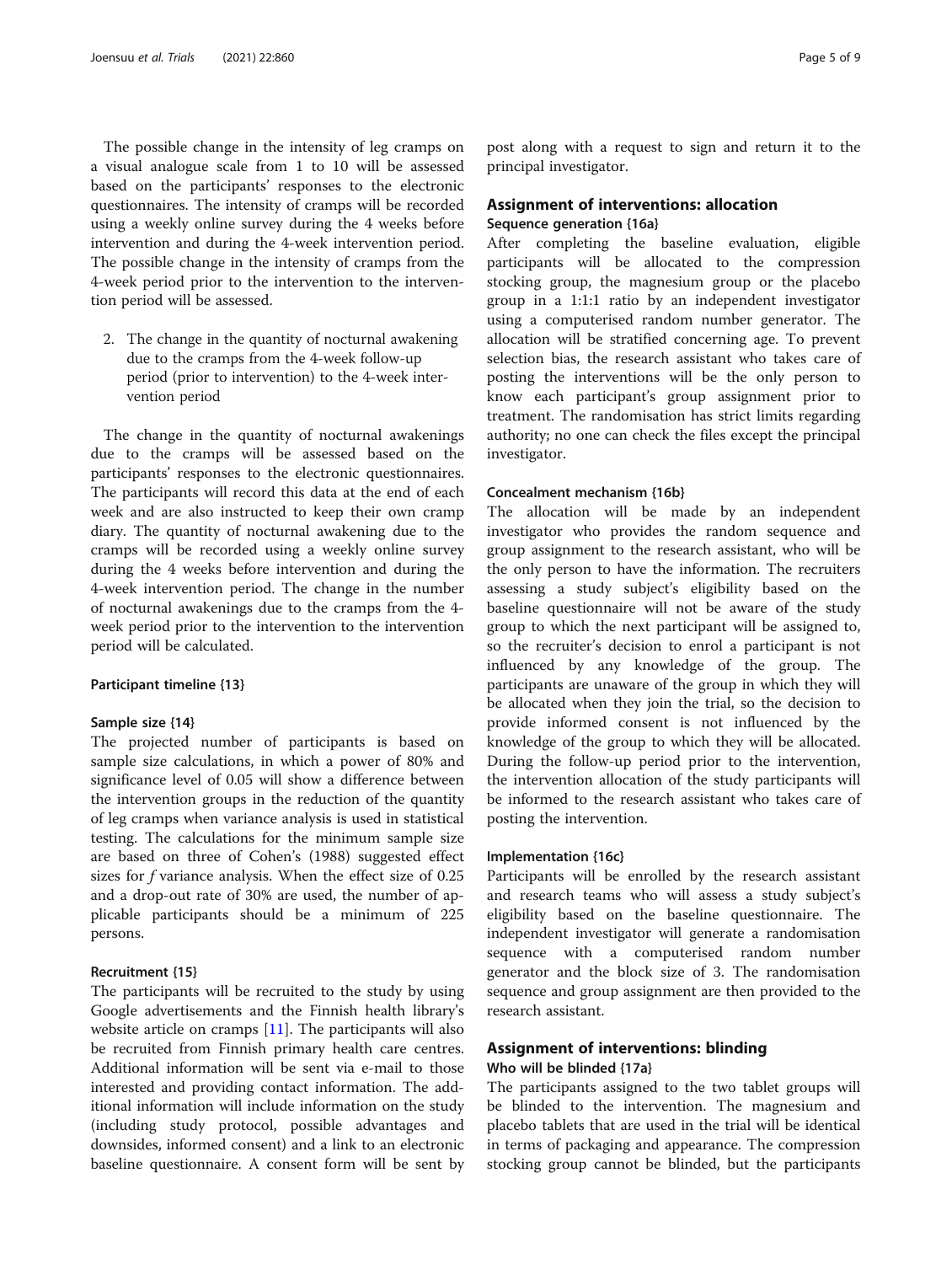

will not know their allotted intervention until they have received it by mail delivery. The statisticians will be blinded to the group allocation by using codes to label the three groups and will randomly assign outcome assessors to the follow-up. The allocation sequence will be concealed until the end of the study. The allocation code will be stored in a separate file.

## Procedure for unblinding if needed {17b}

Each participant will have a personal identification code that is asked in every questionnaire of the study. The identification code acts as a link between the study material and the participants' identifying information.

The independent investigator who has done the randomisation will know the allocated intervention and can unblind it if needed in case of serious adverse effects.

## Data collection and management

Plans for assessment and collection of outcomes {18a}

The study will last for 8 weeks (Figs. 1 and [2](#page-6-0)). During the first 4 weeks, the participants will observe the frequency of the manifestation of the cramps, the intensity of the cramps and the quantity of nocturnal awakening due to the cramps without any treatment. Information will be collected at the end of each week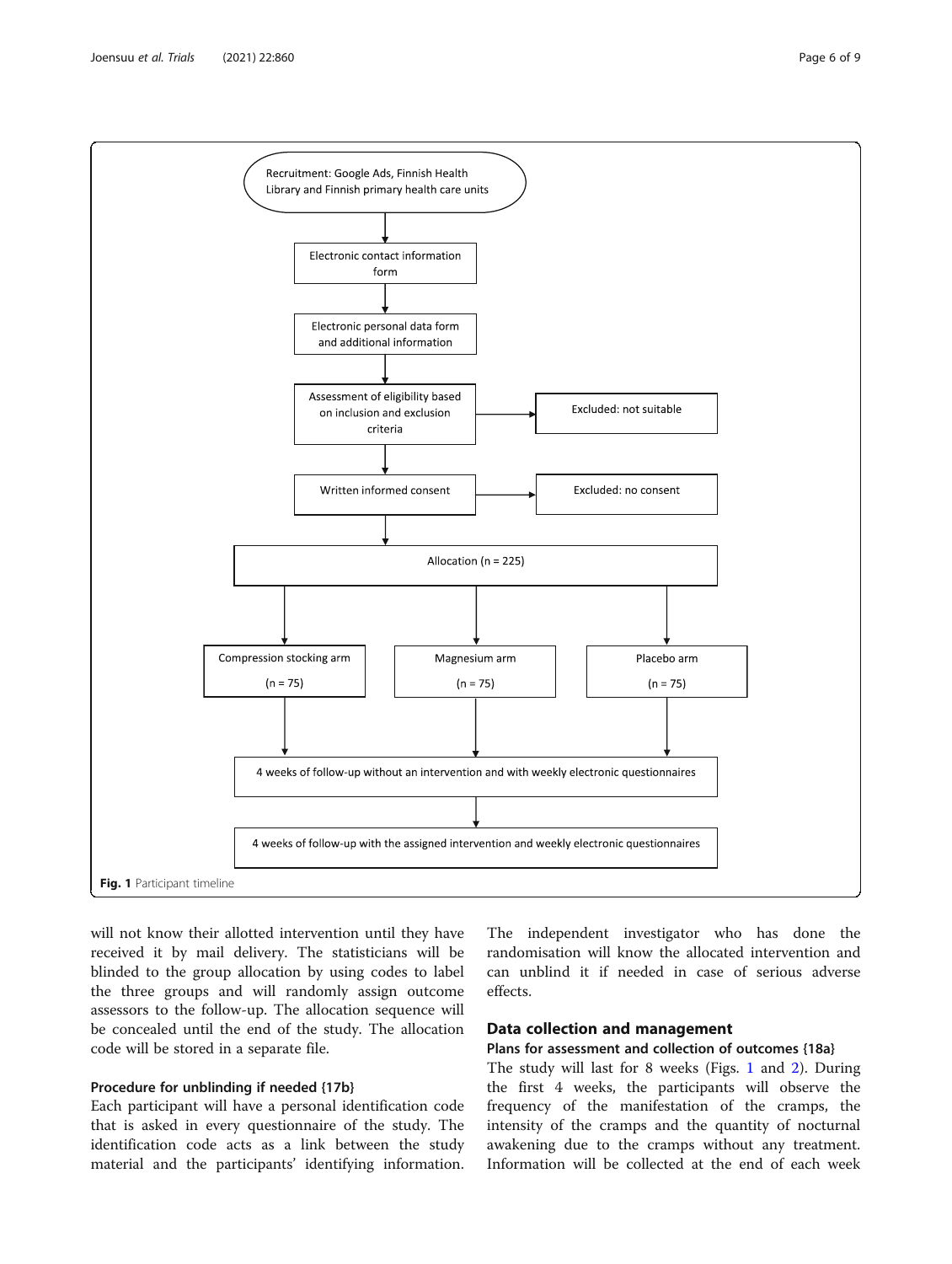<span id="page-6-0"></span>

|                                                              | <b>STUDY PERIOD</b> |            |                 |        |        |        |                           |          |              |           |
|--------------------------------------------------------------|---------------------|------------|-----------------|--------|--------|--------|---------------------------|----------|--------------|-----------|
|                                                              | Enrolment           | Allocation | Post-allocation |        |        |        |                           |          |              | Close-out |
| <b>TIMEPOINT</b>                                             | Before week 1       |            | Week 1          | Week 2 | Week 3 | Week 4 | Week 5                    | Week 6   | Week 7       | Week 8    |
| ENROLMENT:                                                   |                     |            |                 |        |        |        |                           |          |              |           |
| Eligibility screen                                           | X                   |            |                 |        |        |        |                           |          |              |           |
| Informed consent                                             | X                   |            |                 |        |        |        |                           |          |              |           |
| Allocation                                                   |                     | X          |                 |        |        |        |                           |          |              |           |
| INTERVENTIONS:                                               |                     |            |                 |        |        |        |                           |          |              |           |
| Compression stockings                                        |                     |            |                 |        |        |        | X                         | $\times$ | X            | X         |
| Magnesium                                                    |                     |            |                 |        |        |        | X                         | $\times$ | X            | X         |
| Placebo                                                      |                     |            |                 |        |        |        | $\boldsymbol{\mathsf{X}}$ | $\times$ | $\mathsf{X}$ | X         |
| ASSESSMENTS:                                                 |                     |            |                 |        |        |        |                           |          |              |           |
| Demographic data                                             | X                   |            |                 |        |        |        |                           |          |              |           |
| Follow-up questionnaire                                      |                     |            | X               | X      | X      | X      | X                         | $\times$ | X            | X         |
| Fig. 2 Schedule of enrolment, interventions, and assessments |                     |            |                 |        |        |        |                           |          |              |           |

using an electronic questionnaire. A link to the questionnaire will be sent weekly by e-mail as a reminder. Participants will be requested to keep a tally of the leg cramps daily in order to improve the reliability of the results by minimising recall bias. The compression stockings, magnesium tablets and placebo tablets will be posted to the participants along with instructions for use. During the following 4 weeks, each of the participants will observe the incidence of the cramps, the intensity of the cramps and the quantity of nocturnal awakenings due to the cramps using the intervention that they have been sent in accordance with randomisation. The weekly reporting of the symptoms will continue using the same electronic questionnaire as previously. Any other symptoms, participant's health or changes in the way of life will not be monitored during the follow-up.

## Plans to promote participant retention and complete follow-up {18b}

Demographic data from all the participants will be collected through a baseline questionnaire. Weekly questionnaires are collected until possible discontinuation. In order to prevent dropouts, the research assistant will remind participants weekly by e-mail to fill out the questionnaire and will contact them if a weekly questionnaire is not returned. The participants will be instructed to communicate with the research assistant via e-mail or phone in case of any problems or questions related to the study.

#### Data management {19}

All data will be collected electronically without any interphases by the participants through Microsoft

Forms® electronic forms. Any Excel files will be formed without manual data recording.

#### Confidentiality {27}

Material for the study will be collected using electronic questionnaires. Participants will fill out the questionnaire themselves once every week for 8 weeks. The consent forms that contain the participants' names, birth dates or social security numbers, addresses, phone numbers and email addresses will be sent to the principal investigator and stored in a locked cabinet of a locked office at the Unit of General Practice at Tampere University. The study material will be stored separately on secured computers, and it will not contain any information that could reveal the identity of the participants. In addition, the contact information form will be stored separately on the computers. Only the principal investigator and the research assistant will have access to the documents. Each participant will have a personal identification code that can be used to connect the study material to the identifying data. The identifying data, consent forms and study material will be destroyed 10 years after the beginning of the study.

## Plans for collection, laboratory evaluation and storage of biological specimens for genetic or molecular analysis in this trial/future use {33}

Not applicable, no samples collected.

#### Statistical methods

## Statistical methods for primary and secondary outcomes {20a}

Descriptive statistics of the demographics will be displayed to ascertain any marked imbalance between the trial arms at baseline. The results of each of the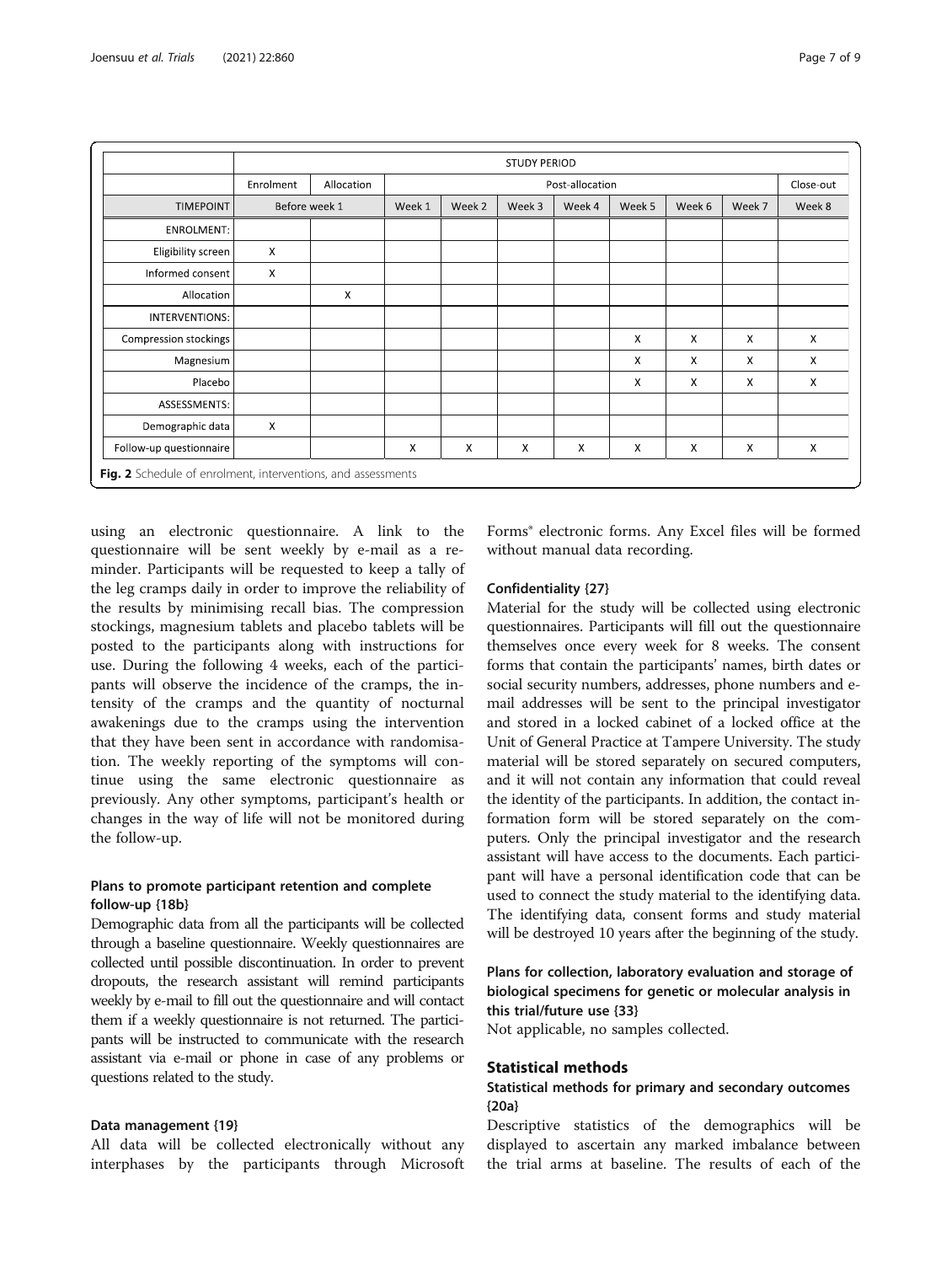three intervention groups will be analysed separately and compared. The primary comparative analysis will be conducted on an intention-to-treat-analysis.

The primary outcome will be the difference in the quantity of the leg cramps between the first and the second 4-week periods of the study comparing the three trial arms, and it will be analysed by one-way analysis of variance.

The secondary outcomes will be (1) the change in the intensity of the cramps between the first and the second 4-week periods of the study comparing the three trial arms and (2) the awakenings due to cramps between the first and the second 4-week periods of the study comparing the three trial arms. The difference between groups is analysed by a one-way analysis of variance of repeated measurements.

#### Interim analyses {21b}

There are no plans for interim analyses.

## Methods for additional analyses (e.g. subgroup analyses) {20b}

There are no plans for additional analyses.

## Methods in analysis to handle protocol non-adherence

and any statistical methods to handle missing data {20c} Feedback from participants and reasons for dropping out will be analysed. Sensitivity analysis using multiple imputation models for missing values will be conducted to investigate the potential effects of the missing data.

## Plans to give access to the full protocol, participant-level data and statistical code {31c}

The full protocol will be available in open access format. The datasets generated and analysed during this trial will be available from the corresponding author on reasonable request.

#### Oversight and monitoring

## Composition of the coordinating centre and trial steering committee {5d}

The research group will act as a trial steering committee.

## Composition of the data monitoring committee, its role and reporting structure {21a}

An external steering group was deemed impracticable and unnecessary, as this is a one-site trial on previously (for a variety of purposes) used interventions.

## Adverse event reporting and harms {22}

Based on the literature and previous experience, only minor adverse events are expected. Any adverse events and harms reported to the research assistant will be discussed immediately within the research group.

#### Frequency and plans for auditing trial conduct {23}

This trial is independent of its sponsors. The research group complies with the protocol and the usual ethics practices. There are no planned procedures for auditing trial conduct.

## Plans for communicating important protocol amendments to relevant parties (e.g. trial participants, ethical committees) {25}

Any major protocol modifications will be discussed within the research group and with the local ethics committee according to available national and local guidelines. The participants will be informed of the modifications.

#### Dissemination plans {31a}

The results of this study will be reported internationally in appropriate journal series, conference presentations and other forms, whether they are positive or negative. The participants will receive a summary of the results if they requested a summary in the contact information form.

## **Discussion**

This protocol describes a study that compares compression stockings, magnesium supplements and placebo for the prevention of leg cramps. Leg cramps are a common symptom that is often associated with secondary insomnia [[1](#page-8-0)–[3](#page-8-0)]. Magnesium supplements are commonly used for this purpose even though it is unlikely to benefit from them [\[10\]](#page-8-0). According to PubMed, there are no studies concerning compression stockings for the prevention of leg cramps whatsoever despite the patient-reported experience. The results of this study can significantly improve knowledge on the methods of preventing leg cramps.

#### **Strengths**

The strengths of this study are that the participation does not require any appointments with health care or the researchers and the interventions have no serious effects on individuals in general when compliance with the exclusion criteria is ensured. Communication with the research assistant is made easy with a direct e-mail address and phone number, which should be used at a low threshold. Additionally, gathering evidence and experience on the conducting of the study using data on Patient-Reported Outcome Measures (PROM) and Patient-Reported Experience Measures (PREM) as recorded by the participants themselves is significant. Results from the undertaken pilot study support the feasibility and acceptability of this protocol.